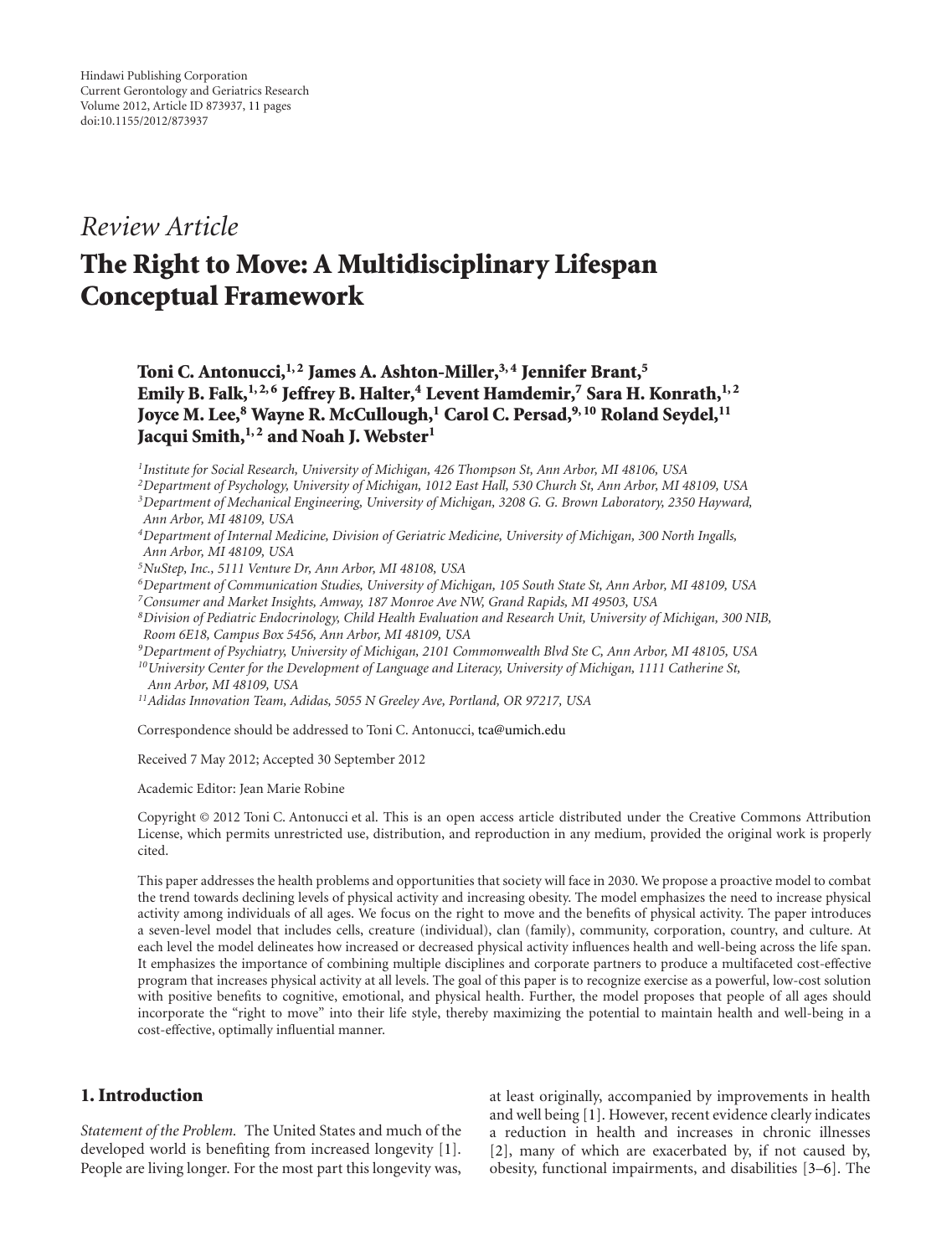repercussions of these developments are significant in terms of an individual's quality of life [7], increased health care costs [2], and losses in productivity of the individual [8] and society [9]. Changing, that is, increasing, physical activity levels is very likely the most cost-effective and impressively effective intervention possible. Exercise is a powerful, lowcost solution with positive benefits demonstrated to effect cognitive, emotional, and physical health in people of all

ages. However, rates of exercise have been declining over time [10]. As is evident, exercise is only effective to the extent that people actually do it. *Trends in Physical Activity: A Dilemma with Health and*

*Economic Consequences.* For several decades, governments and health departments around the world have embraced recommendations for "active aging" and the importance of physical activity at all ages for health and well-being [12]. Indeed, the US Department of Health and Human Services established goals in 2000 identifying physical activity as a leading health indicator and establishing goals to improve levels of activity by 2010 [13]. The Healthy People report suggested, for example, that by 2010, at least 25% of adults should report that trips of less than 1 mile were made by walking and that 30% of adults engaged in at least 30 minutes of moderate physical activity five days a week. Some may be astonished by these relatively low expectations, especially given decades of epidemiological and preventative medical research documenting the health benefits of lifestyles associated with regular physical activity and moderate exercise. However, these objectives actually reflect desperate calls to reverse long-term trends of increasing levels of inactivity and sedentary lifestyles that are predicted to have dire consequences on the U.S. economy population health and well being by 2030.

Cohort surveys and longitudinal panel data illustrate the changing trends in participation in *physical activity* (i.e., body movement linked to energy expenditure) and specific participation in planned or structured *exercise activities* done to improve or maintain physical fitness [10]. Respondents are typically asked about frequency of participation in leisure activity, household and yard work activity, occupational activity, self-powered transport (e.g., walking, cycling), and sedentary activity (e.g., sitting). National time-use diary surveys collect detailed information about the time allocated throughout the day to physical activities. Brownson et al. [10] reviewed time trends for these heterogeneous indicators of physical activity and found differential patterns. For example, nationally representative data collected in the Behavioral Risk Factor Surveillance System (BRFSS), revealed slight improvements for both men and women in levels of recommended physical activity (i.e., at least 30 minutes of moderate physical activity five days a week) from under 25% prevalence in 1990 to slightly over 25% prevalence in 2000. However, analyses of the Current Population Survey reveal that on average occupation-related physical activity levels have declined since the 1950s. With each decade, participation in low-activity occupations increases. Furthermore, the means of transport used to travel to work has changed considerably from the 1950s with the large

majority driving (88% in 2000) rather than walking or using public transportation. These work-travel trends reflect substantial increases in associated time spent in sedentary activity (sitting) on daily commutes. Time-use surveys also document the increase in time spent in other sedentary activities from 1965 to 1995 (e.g., watching TV, using a computer) and the decrease in time spent doing housework (low level physical activity [14]).

Multiple factors are associated with these differential trends in physical activity. The associations are complex and dependent on the type of activity examined. For example, whereas more highly educated people and those of higher socioeconomic status (SES) tend currently to participate more regularly in planned exercise programs, these same subgroups of the population are also more likely to be employed in sedentary occupations and to drive to work. The extent to which the overall time budget of this socially advantaged group reflects sufficient levels of physical exercise will also depend on work hours, availability in the local environment, job culture, and lifelong preferences for an active lifestyle.

Talbot et al. [15] reported secular trends in leisuretime activities in relatively high SES and health conscious men and women in the Baltimore Longitudinal Study of Aging (BLSA). Overall time spent in leisure-time activity was relatively stable from 1960 to 1990. There was an average 10-min per day increase in high-intensity activity from 1960 to 1970 for men only but subsequent decades showed only marginal increases in this category. In the same period, the BLSA men were on average slightly overweight in all four decades of the longitudinal study and women, although initially not in this category in the 1970s had entered it in the 1990s.

These population trends and the specific findings from a positively-selected group, who in general are expected to favor and adopt preventative health and active aging programs, highlight the extent and breadth of the overall dilemma. Indeed, a recent review of efforts to increase population levels of physical activity concluded that public health and intervention programs shift focus from recommending "moderate" levels of activity (e.g., at least 30 minutes of walking) to recommending change from zero activity to at least a low level [16].

The emerging problem and recommended solution, therefore, is to offset the increasing lack of physical activity by designing effective interventions that will increase the physical activity levels in people of all ages.

*Sustainable Increases in Physical Activity within the U.S. Population.* While there is clearly merit in inducing individuals of all age groups to increase physical activity and to feel personally accountable for their own health status, most experts believe that this is unlikely to gain widespread adoption in the near future. The quickest and clearest path toward universal change will be via organizations that are first responding to issues of their own economic well-being. These organizational platforms can then serve as the basis for individual and familial adoption of necessary lifestyle changes.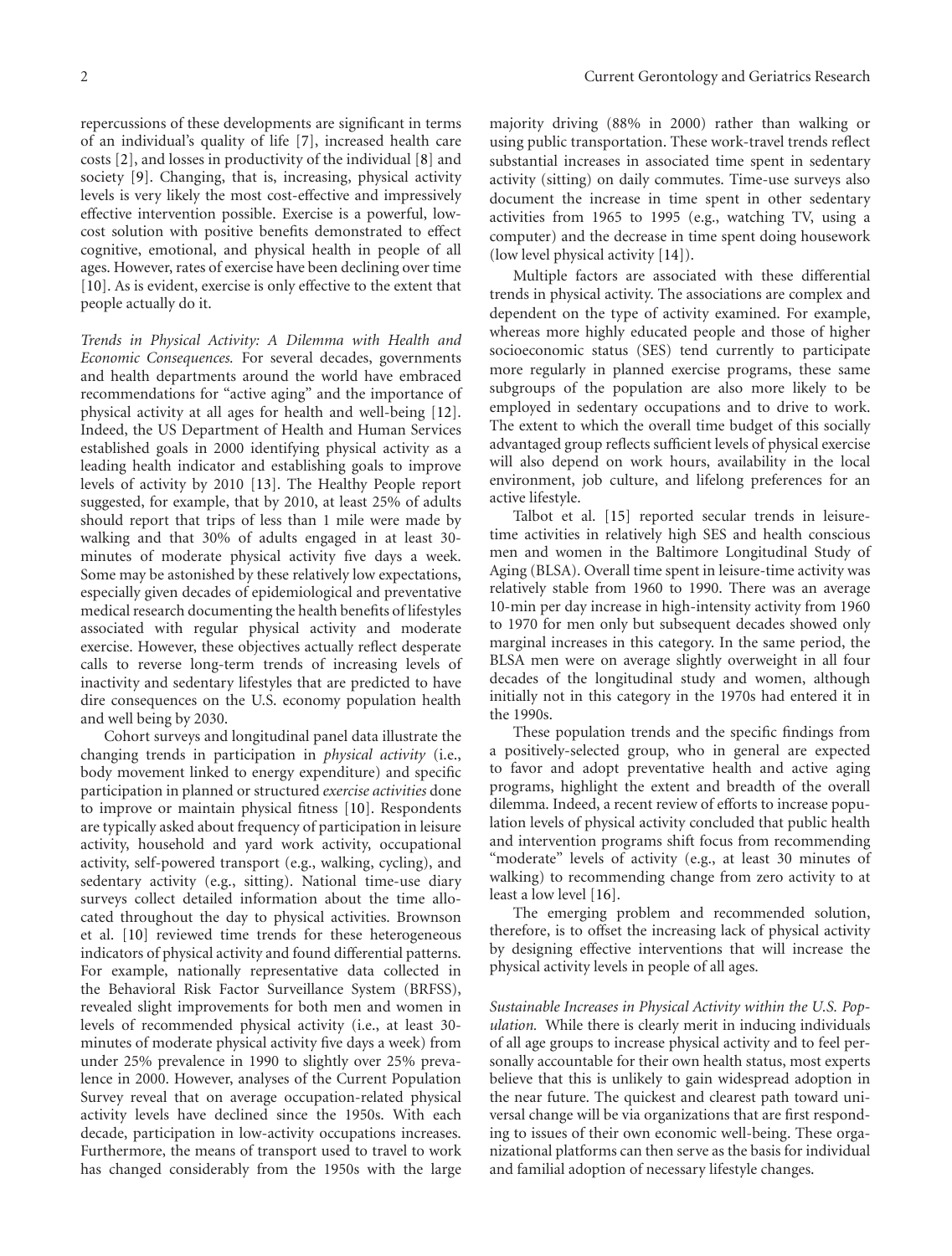Companies and governmental and not-for-profit organizations that employ people are deeply concerned about the ongoing and future health status of both their employees and the families they support. Their concern derives from two perspectives. Healthy employees are clearly on the job more often (presenteeism), are more productive, and contribute to organizational life in ways their less healthy counterparts cannot. Ill family members clearly distract from the potential contributions an employee might make. And, most importantly, whether an organization is self-insured or pays for health care premiums via one of the numerous options, a healthy employee base will significantly moderate the costs associated with providing coverage.

Over the last 5–10 years many employing organizations have begun to collect detailed health status information from each of their employees (BP, LDL, HDL, height, weight, smoking status, alcohol use, exercise activity levels, etc.) through voluntary submissions, often monetarily incented. Some firms have taken steps to make the submission of this type of information mandatory while others have prohibited employees from engaging in certain behaviors that have known deleterious consequences to health. We may see this transition into programs that include all members of the family or household who are covered under the organizational or work place medical plan.

The natural extension of these employing organizations concerned with productivity and health care cost issues is the implementation of programs that increase physical activity on either a voluntary and/or incented basis. Programs that induce and reward the expected behaviors will more quickly lead to the desired outcomes for employees and provide measureable outcomes that can be utilized to further adapt and adjust program parameters and performance. The assumption often made is that once employees are induced to higher levels of health performance, they will influence family members to model their behavior and increase their own health performance. From a marketing perspective, it can be assumed that organizations, industries, or corporations which actively market products and services that incentivize physical activity, will be quickly emulated by all others, especially as positive effects are demonstrated. Clearly influence can be seen, and hopefully understood and galvanized, at different levels from individuals who are personally motivated to improve their own health and perhaps influence their family members to engage in healthier lifestyles, to employers and societies interested in a healthier and more productive workforce. We turn next to a conceptual model designed to synthesize multiple levels of intervention within a single holistic and dynamic framework that has as its goal the increase of physical activity.

*A Conceptual Model to Address Physical Activity Deficit.* As outlined above, there is a vast literature on the importance of exercise for the individual and society, and on how to increase physical activity in people. What is missing from this literature is a larger conceptual framework that examines this problem at multiple levels and spheres of influence, and also examines how each level dynamically influences each other. We propose such a framework as a means to

theoretically enrich our understanding of the embeddedness and complexity of physical activity inputs and to practically provide useful intervention points and intersections.

In this paper we draw on an ecological systems framework [17] to address the issue of increased physical activity. In particular, we adapt a recently published ecological model on the childhood obesity epidemic [11] to address the issue of how to increase physical activity across the lifespan (see Figure 1 for our adapted model). Harrison and colleagues [11] present an ecological model that describes causes and potential intervention points of childhood obesity at multiple levels of analysis, ranging from genetic characteristics of the individual to environmental influences including proximal influences such as the immediate family environment to more distal influences such as the child's overarching cultural environments. Their 6-Cs ecological model includes the following spheres or levels.

- (1) Cell: this includes biological and genetic predispositions that might influence a child's likelihood of becoming obese. We adapt this level to apply to physical activity predispositions specifically.
- (2) Child: this level examines personal, psychological, and behavioral correlates of childhood obesity. We again adapt this level to apply to physical activity and re-label it "Creature" (or individual) to reflect our lifespan developmental approach that extends beyond childhood.
- (3) Clan: this includes family characteristics, processes, and dynamics, which we again apply only to physical activity levels.
- (4) Community: This level includes individuals' social worlds outside of their homes and may include their place of employment, school, religious organization, and any other community organization.
- (5) Country: institutional influences at the state and national levels are included at the country level of analysis, including national economic situations, government exercise guidelines, and media portrayals.
- (6) Culture: the culture or society level includes "culturespecific norms, myths, and biases that guide citizens' and policy makers' fundamental assumptions about exercise" [11, page. 51].

Although we rely heavily on Harrison et al.'s [11] model and theorizing, we make three adjustments in the current framework. First, we focus our theorizing exclusively on physical activity specifically, rather than obesity more generally. Next, we see this model as not only applying to children, but to individuals across the entire lifespan. Finally, we add what we believe is an important additional level to this model: Corporations (between the community and country levels; see Figure 1). We do so to specifically advocate for academic-industry partnerships in addressing the important issue of how to increase activity as people age.

It is corporations/organizations that play a dual role in promoting the right to move. They have the resources to act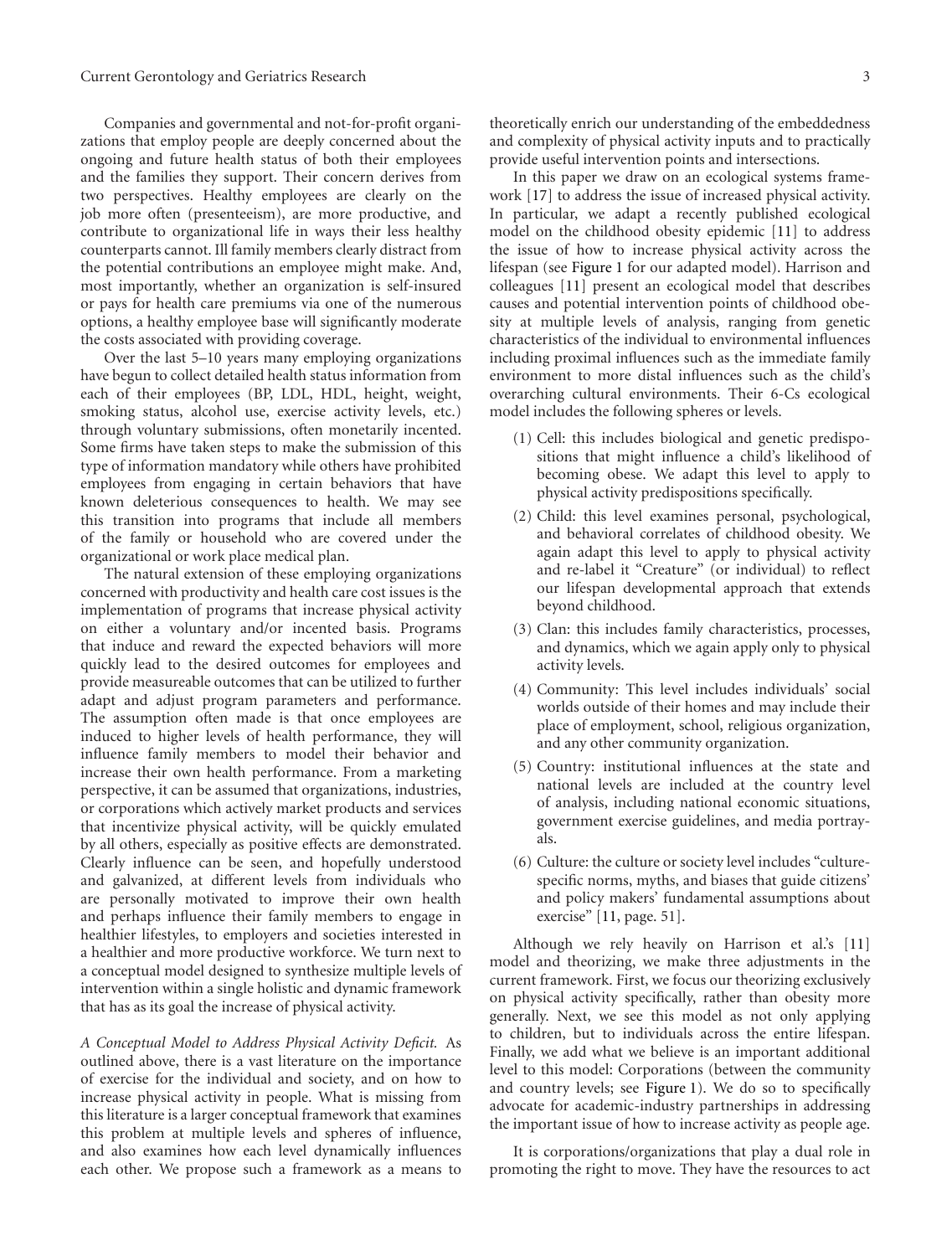

Figure 1: The 7-Cs Ecological Model of Physical Activity Across the Lifespan (Adapted from [11]).

as a catalyst for their employees to embrace healthy lifestyles. They can also bring products and services to market that encourage the increased activity levels necessary to reduce obesity and enhance cognitive functioning.

*An Application of the Model: The Society 2030 Interdisciplinary Workgroup.* The above model was developed as part of a unique interdisciplinary workgroup, named Society 2030. The group is focused on meeting the demographic challenges that society will be facing in 2030 and beyond. Its goal is to review available data; outline, propose and/or conduct cutting edge research; and stimulate innovative solutions to problems resulting from the newly emerging society of the future. Society 2030 includes university and industry representatives who, through the cross-fertilization of ideas across disciplines and industries, are constructing a roadmap for the needs of Society 2030—based upon its structure, strengths, weaknesses and opportunities. Healthy life styles across the life span is a central theme and goal of the group.

Below we outline the usefulness of working within a multidisciplinary academic-industry conceptual framework to increase physical activity across the lifespan. Areas of expertise from several members of our workgroup are briefly outlined and placed within the larger conceptual

model to address the physical activity deficit. These sections are intended to demonstrate the potential power of the intersectionality and triangulation that can evolve from the inclusion of such diverse perspectives. We emphasize, in particular, the importance of involving corporate partners in future initiatives to increase active lifestyles. We highlight several (but not all) levels of the conceptual model (Figure 1), and seek to integrate these divergent perspectives into innovative solutions that will effectively increase physical activity among multiple population groups.

#### **2. Creature (Individual)**

At the individual level an important related effect of physical activity is the cognitive functions that are necessary for successful mobility. Changes that occur with aging (and disease) that affect one's ability to perform motor tasks may have a limiting effect on the physical activity in which an individual can engage. Tasks such as balancing (referred to as postural maintenance) and walking have been shown to require cognitive processes such as attention, response selection, and mental flexibility [18, 19]. The ability to do two things at once, known as dual tasking, is particularly important for activities of daily living, such as walking while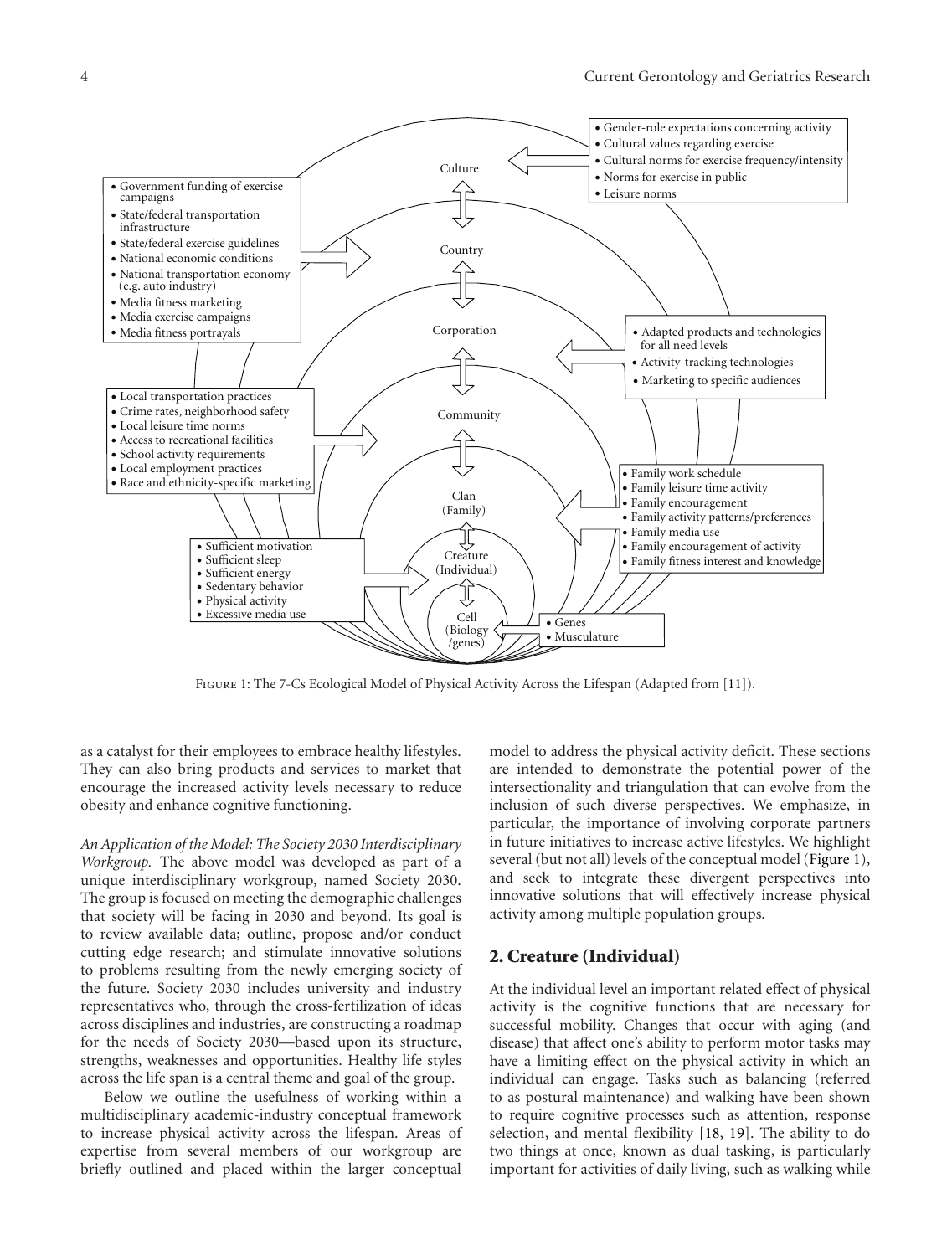holding groceries, or having a conversation on a cell phone. The consequences of not being able to do two things at once, for example, could lead an individual to focus only on talking on the phone, and put that person at a much higher risk of falling as he/she would not be able to notice and/or react to an upcoming obstacle or a change in the pavement.

As these types of cognitive skills have been shown to become less efficient with age, older adults have more difficulties with dual tasking. Studies have shown that this age group is at higher risk of tripping and falling [20, 21]. In addition, even after controlling for factors such as medical health and physical changes, individuals with documented cognitive impairment have been shown to have more problems with activities such as postural maintenance and ambulation, especially under dual task conditions. This puts them at a much higher falls risk [22–24]. These findings highlight the need for designers of mobility/exercise programs to understand the role of cognitive functioning in mobility. This is an important factor in the design of appropriate interventions that consider the cognitive load associated with any task as well as potential age and disease related cognitive changes that can impact whether an individual can benefit from the program.

Exercise is not only dependent on cognitive abilities, but has also been shown to have a beneficial effect on cognitive functioning in young and old adults. Those who engage in regular physical activity demonstrate better performance on a range of cognitive measures including memory, attention, information processing speed, response time, and tasks such as decision making and problem solving (often referred to as executive functions) [25–28]. These findings have been shown with a variety of exercise programs, with some suggestion that exercise programs that target aerobic efficiency may be somewhat more beneficial to cognitive functioning [29–31]. Exercise related cognitive improvements have also been demonstrated in individuals with definite cognitive impairment. A recent meta-analysis suggested that exercise training can improve cognitive functioning in individuals with Alzheimer's disease and related dementias [32], while there is also some suggestion that exercise may reduce the risk of dementia in older adults. Sumic and colleagues [33] found that older women (in the "oldest-old" age category) who engage in physical activity show an 88% risk reduction of cognitive impairment compared to inactive women.

Although exercise can be a solitary activity, often people plan and engage in such activities with others, thereby increasing their social activities and enhancing the quality of their social relations. The benefits of positive and supportive relationships on health and well-being have been well documented [34]. In particular, Convoys of Social Relations can play an influential role in persuading individuals to improve their health behaviors [35–38]. For example, although there is a longstanding awareness of the positive effects of high quality social relations on health [39], recent more nuanced research has documented that the negative aspects of relationships (i.e., get on nerves; demanding) are associated with greater longevity [40, 41]. This suggests that negative relationship quality although linked to greater

stress, may also play some role in facilitating and sustaining health promoting lifestyle and behavior changes [42].

#### **3. Community**

There is promising new research that best fits into the Community level of our conceptual framework (Figure 1) and can help address the physical activity deficit in a way that capitalizes on fundamental human needs for social connection and interaction [43]. Researchers have long known that social relationships have positive effects on later health outcomes that are at least as robust as more traditional health risk factors such as smoking, high blood pressure, and even physical activity levels [44]. In fact, a recent metaanalysis finds that those with strong social relationships have a 50% increase in the likelihood of survival, even when taking other risk factors into account [45].

Of particular interest is how regularly structured social activities within communities, such as religious service attendance and volunteering, affect health across the lifespan, especially among older adults, who are known to have relatively high levels of both religious and volunteer participation [46–48]. Much research has found evidence for the physical health benefits of both religious attendance [49, 50] and volunteering [51]. It is believed that both of these types of structured social activities positively influence the physical health of older adults via psychological (e.g., increased meaning and purpose in life) and biological mechanisms (e.g., better stress regulation, improved immune functioning); [49, 51].

At the same time emerging perspectives are providing evidence that one additional way that religious activities and volunteering behaviors could ultimately influence longterm physical health among older adults is by increasing their levels of physical activity. Although no research which we are aware points to increased activity levels as the sole mechanism responsible for explaining health benefits, there are research findings indicating that older adults who are actively religious have higher levels of physical activity than those who are not [52, 53]. Similar outcomes are present among those who are active volunteers. In fact, field experiments that assign older adults to intensive volunteering (e.g., Experience Corps) find significant increases in physical activity levels after the volunteering experiences begin [54, 55]. Taken together, it is not surprising that activities that get people out of the house make them more physically active, but such activities are especially promising because they rely on *social* motivations to get moving rather than the elusive intrinsic desire to simply exercise more.

Importantly, although religious and volunteer participation both fit into the Community level of analysis, these behaviors are most likely to be effectively channeled into increased physical activity to the extent that they are considered at multiple levels of our conceptual model. For example, at the Creature (or individual) level, individuals who are already feeling healthy will be more likely to both attend religious services and volunteer [56, 57]. At the Clan (or family) level, it is more likely that older adults will choose to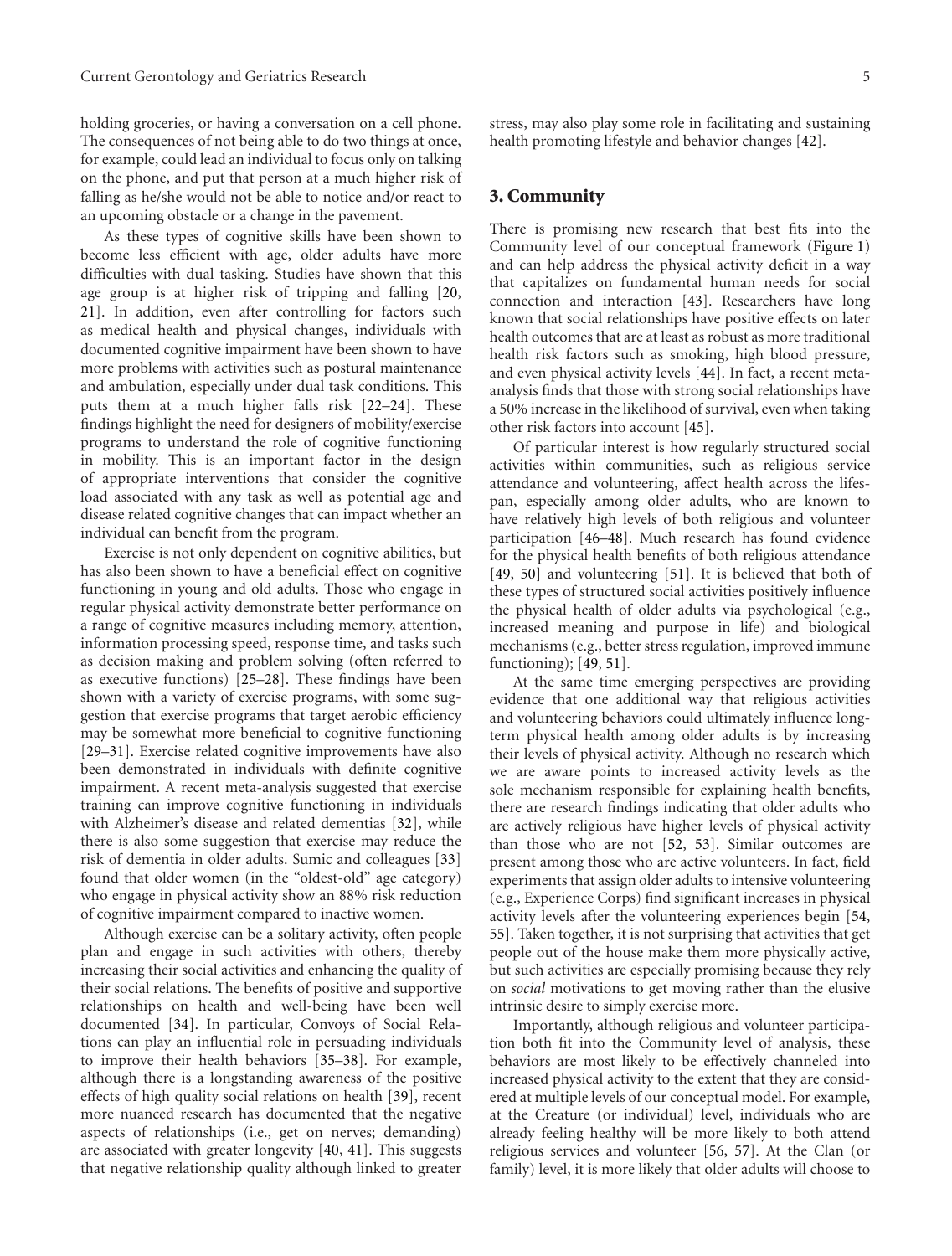

b100 represents peak search volume

Figure 2: Web Search Interest in "Weight Loss" (2004–present). Source: Google trends.

get out of the house and participate in such activities if they are encouraged, valued, and engaged in by other members of their family. And at the Corporation level, increased religious and volunteer participation is likely to be facilitated by products that support the unique physical needs of an aging population (e.g., comfortable shoes adapted to older people so that they can be on their feet for longer each day).

Another aspect of the Community that can have an impact on physical activity levels is the built or physical elements of the environment. This could include worksite exercise facilities, bike paths, walking trails, gyms, swimming pools, sidewalks, and nice scenery. It is not surprising though that communities with greater financial resources have been documented to have greater access to these types of physical activity encouraging resources [58–60].

#### **4. Corporations**

Corporations generally develop products and services that respond to market demands. In the future corporations and other organizations should take a more proactive approach that drives the market in the direction of recognizing the right to move and encourages healthier life styles.

Lack of physical activity is resulting in a variety of health challenges, which is certainly driving public and corporate awareness of this important issue. If we examine, for example, through Google search, trends between 2004 and the present, an increasing trend of news coverage for "weight loss" is evident (see Figure 2). In addition, consumer searches for "weight loss" have shown a clear shift starting in 2010 following years of consistent patterns and recorded solid growth for past two years.

The current environment indicates increased public awareness and consumer demand for "weight loss." Nevertheless, consumer's engagement with physical activity has seen some setbacks and CDC reports only a slight decline in people reporting no leisure time physical activity over the last twenty years [61]. This combination of developments

suggests that individuals preferred path towards weight loss may not always be through physical activity.

Industry has been fairly receptive to rising consumer awareness of weight loss. Many companies are offering an increased selection of related products in a variety of categories. For example, in recent years food and beverage products are increasingly advertising known health benefits such as "No Trans Fat," "High Fiber/Whole Grain," "100% Real Fruit," "Low Salt/Sodium," and "Natural/Organic." However, the trend towards internet shopping and super stores while providing the convenience of one-stop shopping also reduces the physical activity necessary for daily activities with parallel increases in morbidity and mortality.

An interesting new development has focused on the promise of smart clothes and shoes in helping to maintain a physically active lifestyle across the lifespan. The advent of mobile computing, miniaturized electronics, and ubiquitous Wi-Fi has introduced the possibility for individuals of any age to wear clothing, shoes, and head bands or hats that continuously measure physical activity, body weight, and physiological signals safely and non-invasively. This is as true for the neonatal infant, as it is for the professional athlete and the frailest of nursing home residents. Body-worn sensors can be networked via fine wires sewn into the fabric of clothing, or conductive pathways coating certain threads in textiles. In addition, body-worn sensor networks can be linked wirelessly to a PDA worn by the individual, or via Wi-Fi, to a central recording location for computer and data storage facility where it is needed. These modern instruments and products can serve to encourage a healthier lifestyle.

Physical activity can already be monitored using miniature inertial measurement units (IMU) that continuously measure the linear accelerations and angular velocities of each body segment. A magnetometer in the IMU continuously tracks the posture of one or more body segments with respect to gravity, so one can ascertain whether an individual is sleeping, sitting, standing, or locomoting. A GPS sensor can track horizontal and vertical distance moved to check the distance walked or run for exercise. Other sensors can noninvasively track heart rate, body temperature, muscle activity, body weight via the pressure under the feet when standing, pressures on the skin of a vulnerable body part to prevent ulcers while sitting or sleeping, the number of movements during sleep to evaluate sleep quality, the excess tension on the waist belt used to keep trousers up due to inadvertent adiposity, inadvertent urine loss for those with incontinence, falls in the elderly, concussion in the athlete, and even the activity of surface networks in the brain. Sensors are already so small and inexpensive that they can even be placed in food to monitor gastric health and vital signs internally, after which they are discarded with body waste. By the year 2030 it is safe to assume that the routine use of body worn, and likely also implanted, sensor networks, will routinely be used to monitor all the physiological signs needed to optimize health both when awake and asleep.

The use of biofeedback from these sensors will allow an individual, family member, trainer, coach or physician to monitor activity levels and determine whether they are less than adequate, optimal, or have reached a level that they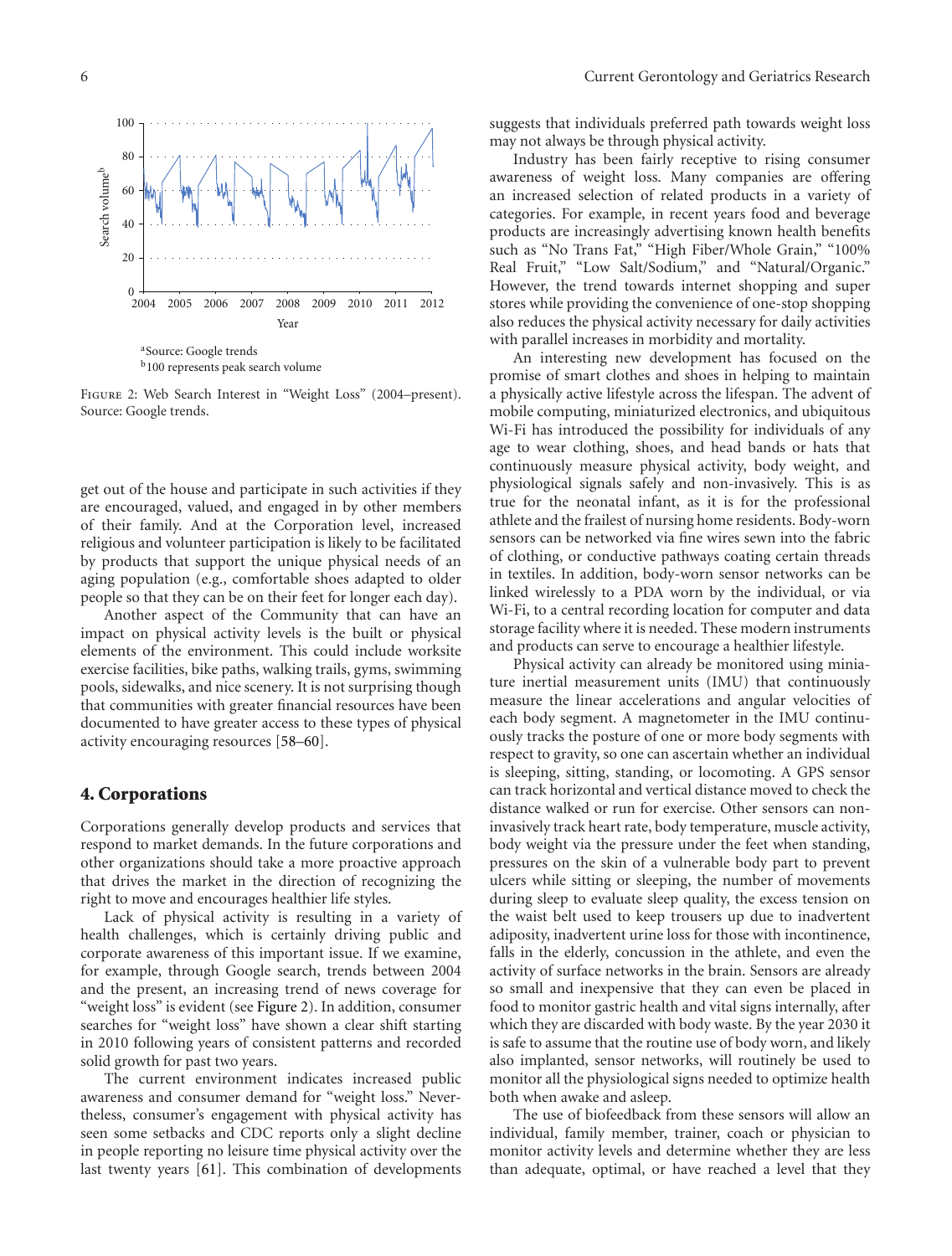are likely to be injurious due to overuse. Social networking is already allowing individuals to compare physical activity logs, and this is likely to become increasingly widespread, potentially serving as an important incentive to engage in physical activity. The use of miniature body-worn actuators, such as vibrators, mounted in clothing already allows users to receive feedback on negative or positive behaviors, to learn new skills via knowledge of results, or relearn old skills like walking during a rehabilitation program. They can even be used to warn drowsy drivers when their behavior has become dangerous to themselves and others.

As this brief overview indicates, there are numerous developments at the product or corporate level which can positively or negatively influence physical activity. As an example, when coupled with incentives, the development of inexpensive "smart" clothing and body-worn instrumentation holds a great deal of promise for reducing the negative while fostering behaviors and behavior change consistent with a healthy lifestyle across the lifespan.

#### **5. Country**

Insights from the brain may help predict responsiveness to public efforts to proactively influence behavior. Mass media representations of people being active (or sedentary) may be one important way in which norms around physical activity develop. As such, an understanding of media effects is essential to traversing levels of analysis from culture to creature (Figure 1). Important sources of mediated social influence include public service announcements, representations of activity norms in entertainment media, and other forms of persuasive messaging (e.g., advertisements). However, not all messages are equally effective in motivating behavior change, and not all individuals are equally affected by messages promoting healthy changes.

Recent neuroimaging research suggests that the brain may offer insights about the potential success of media campaigns, above and beyond people's self-reports. For example, neural responses to public service announcements promoting sunscreen use [62] and smoking [63] predict individual behavior change in the weeks and months following the scan. Furthermore, these neural data explain variance in behavior change above and beyond individual participants' reports of their intentions to change their behavior, their attitudes about the behavior, their confidence in their ability to change their behavior, and their ability to relate to the advertisements. Likewise, neural activity may also help scientists and practitioners select the best messages and interventions to motivate the largest number of people. Smokers' neural activity in response to advertising campaigns promoting the National Cancer Institute's tobacco quitline correctly predicted the success of the different campaigns in increasing quitline call volume at the population level, whereas the participant's self-reports of which advertisements they thought would be most effective did not [64]. Researchers have also demonstrated the utility of neuroimaging in predicting the popularity of other types of media [65]. Such methods have not been applied to predict the success of messages or interventions targeting physical activity, but these methods may be applied to design messages and interventions to bend, that is, improve, the health care cost curve over the next several decades.

Finally, the brain can aid in our understanding of the basic mechanisms that lead people to make healthy decisions, and to successfully change their behavior toward healthier habits. For example, cognitive control activity in the brain during a response inhibition task predicts smokers' ability to break the link between craving and smoking [66], and activity in the brain's reward network in response to food stimuli predicts changes in body mass index over the months following the scan [67]. This brain-as-predictor approach [68] may also be key in developing our understanding of the mechanisms that lead people to be successful in increasing their physical activity.

Social Media, defined as "any online platform or channel for user generated content" [69] includes networking portals such as Facebook, MySpace, and LinkedIn; instant messaging systems such as Twitter; online video-sharing websites such as YouTube; photo-sharing websites such as Flickr; and blogging platforms such as Tumblr, among many others [70]. Social media platforms and technologies have evolved dramatically, and have become nearly ubiquitous given their popularity among younger cohorts. American adolescents are actively engaging with peers through social media outlets, with studies reporting that they spend more than 2 hours per day on the internet and on average, 80% of that time is spent on a social network [71]. In addition to their growing use of social media, adolescents today are also more likely to carry a cell phone than any previous generation. In fact, mobile phones are nearly ubiquitous among U.S. teens, with threequarters of them reportedly owning a mobile phone in 2010 [72]. This trend appears to be worldwide.

Obesity prevalence among U.S. children, defined as BMI  $\geq$  95th percentile for age and sex, has increased dramatically, with a greater than 3-fold rise since 1976—rising from approximately 5% to 17% [4, 73]. Despite evidence that physical activity could, in part, mitigate this dire trend, studies show that U.S. adolescents are not getting sufficient exercise [74]. Only about one-half of U.S. adolescents reportedly participated in vigorous physical activity on a regular basis in 1996; one-fourth reported no vigorous physical activity at all [74]. Since the adolescents of today are the middle-aged adults of 2030, these trends do not bode well for the health and well-being of our society in 2030. Given these trends, there is a growing interest among public health professionals to leverage social media platforms to incentivize adolescents to engage in healthy behaviors. The effectiveness of these tactics would likely hinge on the proven effects of social networks and peer groups on individual activity. Studies have shown that physical activity levels among adolescent females are enhanced by having friends who are more physically active [75], and that positive feedback is also an important element or factor contributing to enhanced levels of physical activity [76–79]. Social media and mobile technology therefore have the potential to leverage these effects as they relate to levels of adolescent physical activity.

There is evidence from the literature that social media and mobile platforms can be used to successfully promote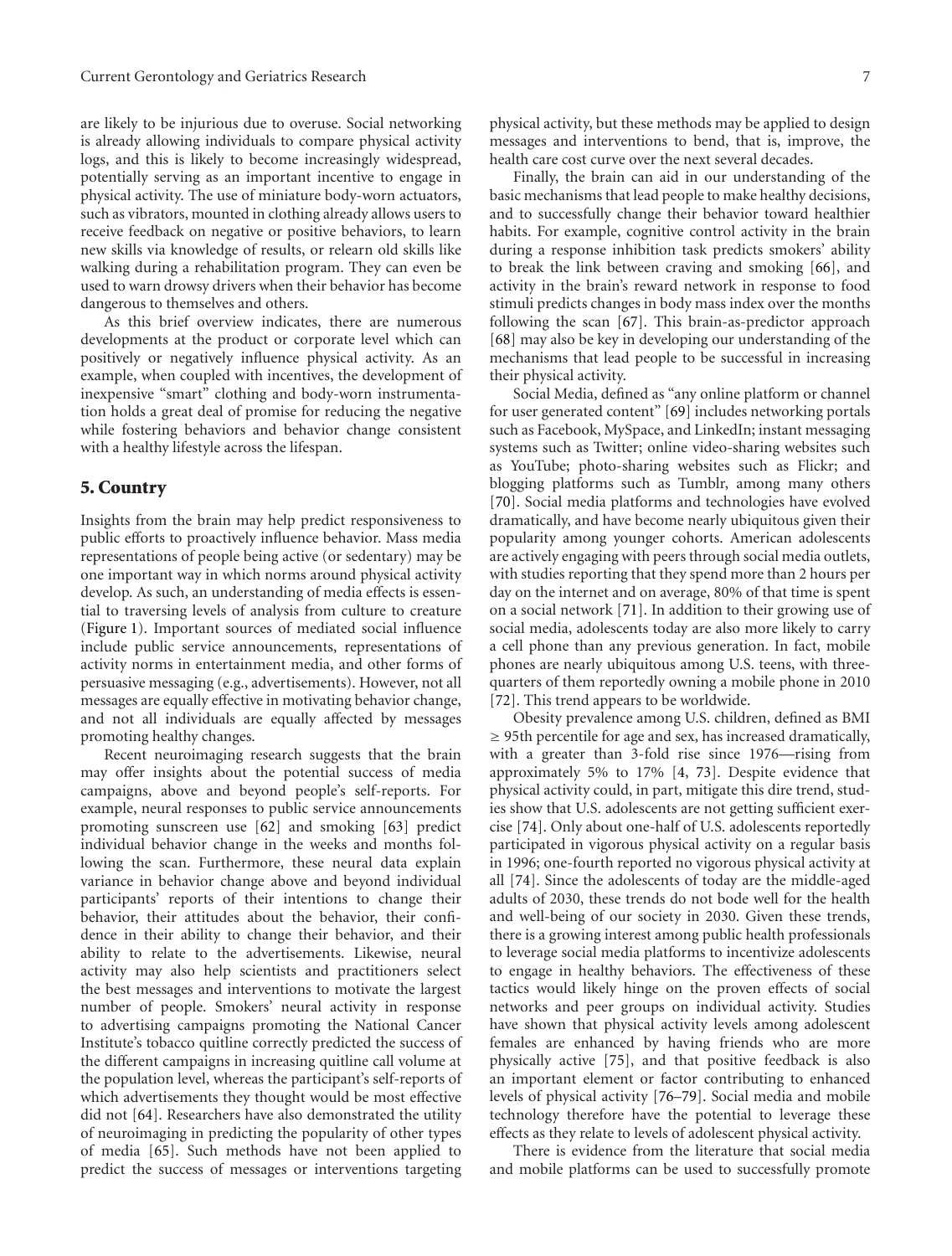physical activity. One recent study of U.S. college students found that a weight-loss program that was administered to participants through Facebook and Twitter was indeed effective [80]. In another recent study of overweight adults, researchers found that text-messaging was a productive means of promoting behaviors supporting weight loss [81]. These results are promising. Based on this trend, there is an increasing number of social media applications geared towards fitness and overall health—particularly those with mobile accessibility—that have the potential to mitigate low levels of physical activity.

Fitocracy and MapMyFITNESS are two examples of fitness social networks, accessible through online platforms that connect users who are devoted to exercise. These sites allow users to log workouts, follow friends' workouts, count calories burned, and be awarded points for achieving fitness goals. By leveraging the productive influences of social and peer engagement, these platforms and others like them may serve to incentivize users to increase their physical activity and to live healthier lives.

Gaming is another emerging phenomenon on social media and mobile platforms. The Pew Research Center study reported in 2010 that 46% of teen cell phone owners played games on their mobile phones [82]. A second study conducted by ROIWORLD, an online gaming site, found that much of the time spent by teens on social network sites was devoted to playing video games. In fact, gamers on Facebook and MySpace reported spending 6+ hours per week playing games [71]. Gaming has been implicated as a potential determinant of the childhood obesity epidemic, but researchers are now leveraging gaming technology to help combat the epidemic. A number of studies have evaluated the effectiveness of using video games to increase physical activity [83, 84]. Some studies have found that active games like Nintendo Wii's dance, dance revolution (DDR) could improve physical fitness in children [85–87], and in one instance provides a more vigorous workout compared with walking on a treadmill at 3 miles per hour [85]. Location based games are another creative avenue for increasing physical activity. SCVNGR is a mobile application available to iPhone and Android users, which provides location based alerts through the GPS on the phone. This allows users to devise challenges or games at specified locations, select a competitor for the challenge among their social network, and earn points once those challenges are completed. SCVNGR could be used as a game to encourage physical activity across a geographic space, by having adolescents walk to different physical locations, motivated by the games or challenges and their social network of friends/competitors. The potential of mobile and social media platforms for improving physical activity levels among youth, and possibly adults of all ages, are endless.

Despite these promising developments a note of caution should be raised. Exercise interventions and guidelines should not be excessive or raise unrealistic expectations. Since recent evidence [16] has shown that even mild to moderate amounts of physical activity can have significant health benefits, all levels of activity should be recognized and applauded.

### **6. Future Directions and Concluding Remarks**

In this paper we highlight the alarming trend of inactivity among children, adolescents, young, middle, and older people. We summarize evidence indicating that growing trends of increased obesity, related illnesses and disabilities will result, by 2030, in a population that is heavier, sicker, and more disabled, and a society that is overburdened with health costs and is considerably less productive. We urge a proactive approach which benefits from the well known significant and positive effects of physical activity and outline methods to encourage this low cost, pervasively effective health behavior. We have presented a multidimensional theoretical framework, ranging from cells to culture, that focuses on the intersectionality of those factors influencing physical activity across the lifespan. We highlight specific intervention possibilities of select dimensions of the model.

Further, we posit there are direct effects the corporation/organization (as an employer) has directly on its employees and family through an architecture of positive health behaviors that are either forced or incented. The longer-term effects are increased positive health for employees and those familial members touched by the health care coverage umbrella. These same corporations/organizations have indirect effects on the communities and country/culture in which they operate through their messaging about the right to move and the importance of improved physical activity on the part of their employees and families. They may also use messaging (and sponsorships) toward their customers to engage in healthier lifestyles via products/services that reinforce the central theme.

We further emphasize the importance of working within multidisciplinary teams that include academic researchers and corporate partners who will recognize the importance of incentivizing physical activities and of empowering individuals with the right to move, thereby optimizing the potential of health and well-being across the life-span, especially through active aging.

## **Acknowledgment**

This paper was developed by the Health across the Life Span workgroup of the University of Michigan's Society 2030 consortium directed by T. C. Antonucci. It was a group effort, jointly contributed to by all authors. Authorship is, therefore, alphabetized. Support was provided by the Institute for Social Research and Office of the Vice President for Research at the University of Michigan.

#### **References**

- [1] S. J. Olshansky, T. Antonucci, L. Berkman et al., "Differences in life expectancy due to race and educational differences are widening, and many may not catch up," *Health Affairs*, vol. 31, no. 8, pp. 1803–1813, 2012.
- [2] G. Anderson and J. Horvath, "The growing burden of chronic disease in America," *Public Health Reports*, vol. 119, no. 3, pp. 263–270, 2004.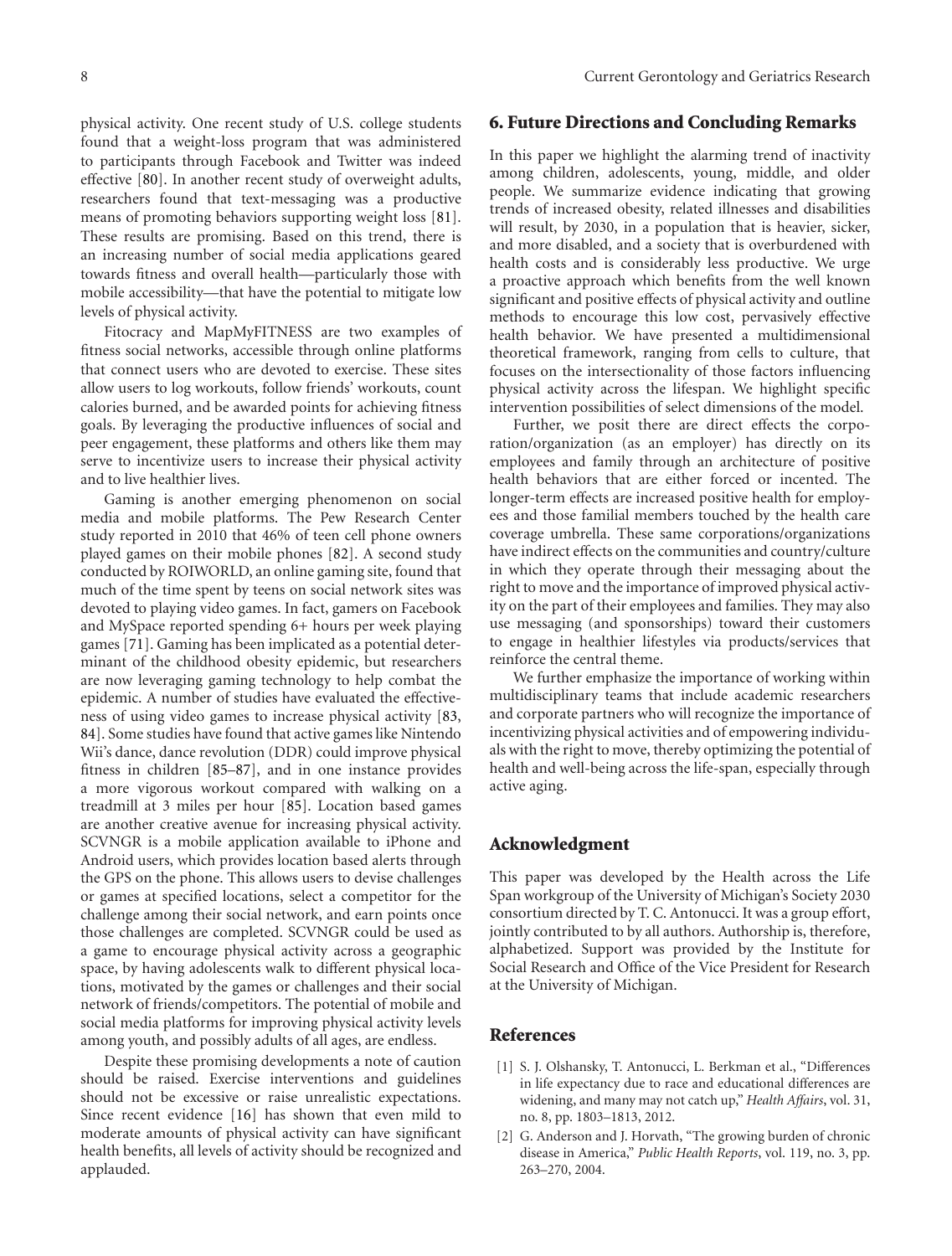- [3] S. J. Olshansky, D. J. Passaro, R. C. Hershow et al., "A potential decline in life expectancy in the United States in the 21st century," *The New England Journal of Medicine*, vol. 352, no. 11, pp. 1138–1145, 2005.
- [4] J. M. Lee, S. Pilli, A. Gebremariam et al., "Getting heavier, younger: trajectories of obesity over the life course," *International Journal of Obesity*, vol. 34, no. 4, pp. 614–623, 2010.
- [5] L. G. Martin, V. A. Freedman, R. F. Schoeni, and P. M. Andreski, "Trends in disability and related chronic conditions among people ages fifty to sixty-four," *Health Affairs*, vol. 29, no. 4, pp. 725–731, 2010.
- [6] D. N. Lakdawalla, J. Bhattacharya, and D. P. Goldman, "Trends: are the young becoming more disabled?" *Health Affairs*, vol. 23, no. 1, pp. 168–176, 2004.
- [7] K. R. Fontaine and I. Barofsky, "Obesity and health-related quality of life," *Obesity Reviews*, vol. 2, no. 3, pp. 173–182, 2001.
- [8] W. F. Stewart, J. A. Ricci, E. Chee, and D. Morganstein, "Lost productive work time costs from health conditions in the United States: results from the American productivity audit," *Journal of Occupational and Environmental Medicine*, vol. 45, no. 12, pp. 1234–1246, 2003.
- [9] D. E. Bloom and D. Canning, "The health and wealth of nations," *Science*, vol. 287, no. 5456, pp. 1207–1209, 2000.
- [10] R. C. Brownson, T. K. Boehmer, and D. A. Luke, "Declining rates of physical activity in the United States: what are the contributors?" *Annual Review of Public Health*, vol. 26, pp. 421–443, 2005.
- [11] K. Harrison, K. K. Bost, B. A. McBride et al., "Toward a developmental conceptualization of contributors to overweight and obesity in childhood: the six-Cs model," *Child Development Perspectives*, vol. 5, no. 1, pp. 50–58, 2011.
- [12] R. R. Pate, M. Pratt, S. N. Blair et al., "Physical activity and public health: a recommendation from the Centers for Disease Control and Prevention and the American College of Sports Medicine," *JAMA*, vol. 273, no. 5, pp. 402–407, 1995.
- [13] *U.S. Department of Health and Human Services Healthy People: Conference Edition*, U.S. Department of Health and Human Services, Washington, DC, USA, 2010.
- [14] J. P. Robinson and G. Godbey, *Time for Life. the Surprising Ways Americans Use Their Time*, Pennsylvania State University, University Park, Pa, USA, 1999.
- [15] L. A. Talbot, J. L. Fleg, and E. J. Metter, "Secular trends in leisure-time physical activity in men and women across four decades," *Preventive Medicine*, vol. 37, no. 1, pp. 52–60, 2003.
- [16] K. E. Powell, A. E. Paluch, and S. N. Blair, "Physical activity for health: what kind? how much? how intense? on top of what?" *Annual Review of Public Health*, vol. 32, pp. 349–365, 2011.
- [17] U. Bronfenbrenner, "Toward an experimental ecology of human development," *American Psychologist*, vol. 32, no. 7, pp. 513–531, 1977.
- [18] H. H. Atkinson, S. R. Rapp, J. D. Williamson et al., "The relationship between cognitive function and physical performance in older women: results from the women's health initiative memory study," *Journals of Gerontology Series A*, vol. 65, no. 3, pp. 300–306, 2010.
- [19] M. Woollacott and A. Shumway-Cook, "Attention and the control of posture and gait: a review of an emerging area of research," *Gait and Posture*, vol. 16, no. 1, pp. 1–14, 2002.
- [20] T. Liu-Ambrose, L. A. Katarynych, M. C. Ashe, L. S. Nagamatsu, and L. H. Chun, "Dual-task gait performance among community-dwelling senior women: the role of balance confidence and executive functions," *The Journals of Gerontology Series A*, vol. 64, no. 9, pp. 975–982, 2009.
- [21] T. Herman, A. Mirelman, N. Giladi, A. Schweiger, and J. M. Hausdorff, "Executive control deficits as a prodrome to falls in healthy older adults: a prospective study linking thinking, walking, and falling," *The Journals of Gerontology Series A*, vol. 65, no. 10, pp. 1086–1092, 2010.
- [22] E. L. McGough, V. E. Kelly, R. G. Logsdon et al., "Associations between physical performance and executive function in older adults with mild cognitive impairment: gait speed and the timed "Up & Go" test," *Physical Therapy*, vol. 91, pp. 1198– 1207, 2011.
- [23] A. S. Buchman, P. A. Boyle, S. E. Leurgans, L. L. Barnes, and D. A. Bennett, "Cognitive function is associated with the development of mobility impairments in communitydwelling elders," *American Journal of Geriatric Psychiatry*, vol. 19, no. 6, pp. 571–580, 2011.
- [24] D. M. Buchner and E. B. Larson, "Falls and fractures in patients with Alzheimer-type dementia," *JAMA*, vol. 257, no. 11, pp. 1492–1495, 1987.
- [25] M. Lindwall, M. Rennemark, and T. Berggren, "Movement in mind: the relationship of exercise with cognitive status for older adults in the Swedish National Study on Aging and Care (SNAC)," *Aging and Mental Health*, vol. 12, no. 2, pp. 212–220, 2008.
- [26] R. S. Newson and E. B. Kemps, "Relationship between fitness and cognitive performance in younger and older adults," *Psychology and Health*, vol. 23, no. 3, pp. 369–386, 2008.
- [27] C. H. Hillman, R. W. Motl, M. B. Pontifex et al., "Physical activity and cognitive function in a cross-section of younger and older community-dwelling individuals," *Health Psychology*, vol. 25, no. 6, pp. 678–687, 2006.
- [28] W. R. Bixby, T. W. Spalding, A. J. Haufler et al., "The unique relation of physical activity to executive function in older men and women," *Medicine and Science in Sports and Exercise*, vol. 39, no. 8, pp. 1408–1416, 2007.
- [29] A. F. Kramer, S. Hahn, N. J. Cohen et al., "Ageing, fitness and neurocognitive function," *Nature*, vol. 400, no. 6743, pp. 418– 419, 1999.
- [30] G. W. Small, D. H. S. Silverman, P. Siddarth et al., "Effects of a 14-day healthy longevity lifestyle program on cognition and brain function," *American Journal of Geriatric Psychiatry*, vol. 14, no. 6, pp. 538–545, 2006.
- [31] Y. Maki, C. Ura, T. Yamaguchi et al., "Effects of intervention using a community-based walking program for prevention of mental decline: a randomized controlled trial," *Journal of the American Geriatrics Society*, vol. 60, pp. 505–510, 2010.
- [32] P. Heyn, B. C. Abreu, and K. J. Ottenbacher, "The effects of exercise training on elderly persons with cognitive impairment and dementia: a meta-analysis," *Archives of Physical Medicine and Rehabilitation*, vol. 85, no. 10, pp. 1694–1704, 2004.
- [33] A. Sumic, Y. L. Michael, N. E. Carlson, D. B. Howieson, and J. A. Kaye, "Physical activity and the risk of dementia in oldest old," *Journal of Aging and Health*, vol. 19, no. 2, pp. 242–259, 2007.
- [34] T. C. Antonucci, K. S. Birditt, and H. Akiyama, "Convoys of social relations: an interdisciplinary approach," in *Handbook of Theories of Aging*, V. L. Bengston, M. Silverstein, N. Putney, and D. Gans, Eds., pp. 247–260, Springer, New York, NY, USA, 2009.
- [35] T. C. Antonucci, "Social supports and social relationships," in *The Handbook of Aging and the Social Sciences*, R. H. Binstock and L. K. George, Eds., pp. 205–226, Academic Press, San Diego, Calif, USA, 3rd edition, 1990.
- [36] R. L. Kahn and T .C. Antonucci, "Convoys over the life course: attachment, roles, and social support," in *Life-Span*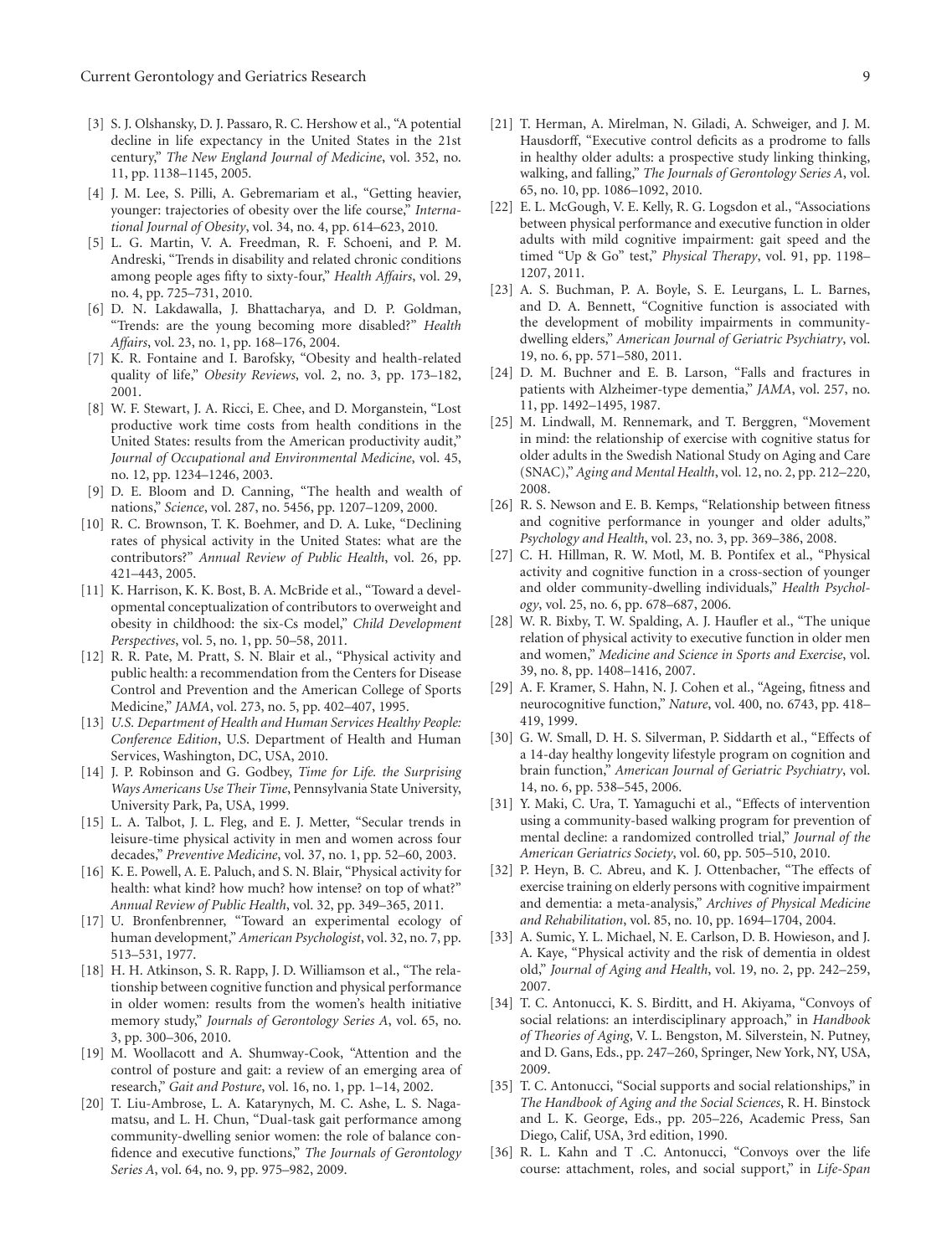*Development and Behavior*, P. B. Baltes and O. Brim, Eds., vol. 3, Academic Press, New York, NY, USA, 1980.

- [37] T. C. Antonucci, K. S. Birditt, and K. J. Ajrouch, "Convoys of social relations: past, present and future," in *Handbook of Life Span Development*, K. Fingerman, C. Berg, T. C. Antonucci, and J. Smith, Eds., pp. 161–182, Springer, New York, NY, USA, 2011.
- [38] T. C. Antonucci, K. L. Fiori, K. Birditt, and L. M. H. Jackey, "Convoys of social relations: integrating life span and life course perspectives," in *The Handbook of Lifespan Development*, R. M. Lerner, M. E. Lamb, and A. M. Freund, Eds., vol. 2, pp. 434–473, John Wiley & Sons, Hoboken, NJ, USA, 2010.
- [39] T. C. Antonucci, "Social relations: an examination of social networks, social support, and sense of control," in *Handbook of the Psychology of Aging*, J. E. Birren and K. W. Schaie, Eds., pp. 427–453, Academic Press, San Diego, Calif, USA, 2001.
- [40] K. Birditt and T. C. Antonucci, "Life sustaining irritations? Relationship quality and mortality in the context of chronic illness," *Social Science and Medicine*, vol. 67, no. 8, pp. 1291– 1299, 2008.
- [41] T. C. Antonucci, K. S. Birditt, and N. J. Webster, "Social relations and mortality: a more nuanced approach," *Journal of Health Psychology*, vol. 15, no. 5, pp. 649–659, 2010.
- [42] H. H. Fung, D. Y. Yeung, K. K. Li, and F. R. Lang, "Benefits of negative social exchanges for emotional closeness," *The Journals of Gerontology Series B*, vol. 64, no. 5, pp. 612–621, 2009.
- [43] R. F. Baumeister and M. R. Leary, "The need to belong: desire for interpersonal attachments as a fundamental human motivation," *Psychological Bulletin*, vol. 117, no. 3, pp. 497– 529, 1995.
- [44] J. S. House, K. R. Landis, and D. Umberson, "Social relationships and health," *Science*, vol. 241, no. 4865, pp. 540–545, 1988.
- [45] J. Holt-Lunstad, T. B. Smith, and J. B. Layton, "Social relationships and mortality risk: a meta-analytic review," *PLoS Medicine*, vol. 7, no. 7, Article ID e1000316, 2010.
- [46] J. E. Curtis, E. G. Grabb, and D. E. Baer, "Voluntary association membership in fifteen countries: a comparative analysis," *American Sociological Review*, vol. 57, no. 2, pp. 139–152, 1992.
- [47] A. R. Herzog, R. L. Kahn, J. N. Morgan, J. S. Jackson, and T. C. Antonucci, "Age differences in productive activities," *The Journals of Gerontology*, vol. 44, no. 4, pp. S129–S138, 1989.
- [48] "Religion in the Millennial Generation," *Pew Forum on Religion & Public Life*, 2010.
- [49] H. G. Koenig, D. E. King, and V. B. Carson, *Handbook of Religion and Health*, Oxford University Press, Oxford, UK, 2012.
- [50] M. E. McCullough, W. T. Hoyt, D. B. Larson, H. G. Koenig, and C. Thoresen, "Religious involvement and mortality: a metaanalytic review," *Health Psychology*, vol. 19, no. 3, pp. 211–222, 2000.
- [51] S. Konrath and S. L. Brown, "The effects of giving on givers," in *Handbook of Health and Social Relationships: American Psychological Association*, N. Roberts and M. Newman, Eds., 2012.
- [52] K. H. C. Kim and J. Sobal, "Religion, social support, fat intake and physical activity," *Public Health Nutrition*, vol. 7, no. 6, pp. 773–781, 2004.
- [53] L. L. Roff, D. L. Klemmack, M. Parker, H. G. Koenig, P. Sawyer-Baker, and R. M. Allman, "Religiosity, smoking, exercise, and obesity among southern, community-dwelling older adults,"

*Journal of Applied Gerontology*, vol. 24, no. 4, pp. 337–354, 2005.

- [54] E. J. Tan, Q. L. Xue, T. Li, M. C. Carlson, and L. P. Fried, "Volunteering: a physical activity intervention for older adults the experience Corps® program in Baltimore," *Journal of Urban Health*, vol. 83, no. 5, pp. 954–969, 2006.
- [55] E. J. Tan, G. W. Rebok, Q. Yu et al., "The long-term relationship between high-intensity volunteering and physical activity in older African American women," *The Journals of Gerontology Series B*, vol. 64, no. 2, pp. 304–311, 2009.
- [56] S. Ainlay, R. Singeton, and V. Swigert, "Aging and religious participation: reconsidering the effects of health," *Journal For the Scientific Study of Religion*, vol. 31, no. 2, pp. 175–188, 1992.
- [57] P. A. Thoits and L. N. Hewitt, "Volunteer work and wellbeing," *Journal of Health and Social Behavior*, vol. 42, no. 2, pp. 115–131, 2001.
- [58] S. Macintyre, S. Maciver, and A. Sooman, "Area, class and health: should we be focusing on places or people?" *Journal of Social Policy*, vol. 22, no. 2, pp. 213–234, 1993.
- [59] P. A. Estabrooks, R. E. Lee, and N. C. Gyurcsik, "Resources for physical activity participation: does availability and accessibility differ by neighborhood socioeconomic status?" *Annals of Behavioral Medicine*, vol. 25, no. 2, pp. 100–104, 2003.
- [60] N. W. Burton, G. Turrell, and B. Oldenburg, "Participation in recreational physical activity: why do socioeconomic groups differ?" *Health Education and Behavior*, vol. 30, no. 2, pp. 225– 244, 2003.
- [61] Centers for Disease Control and Prevention, "1988–2008 No Leisure-Time Physical Activity Trend Chart," http://www.cdc .gov/nccdphp/dnpa/physical/stats/leisure time.htm.
- [62] E. B. Falk, E. T. Berkman, T. Mann, B. Harrison, and M. D. Lieberman, "Predicting persuasion-induced behavior change from the brain," *The Journal of Neuroscience*, vol. 30, no. 25, pp. 8421–8424, 2010.
- [63] E. B. Falk, E. T. Berkman, D. Whalen, and M. D. Lieberman, "Neural activity during health messaging predicts reductions in smoking above and beyond self-report," *Health Psychology*, vol. 30, no. 2, pp. 177–185, 2011.
- [64] E. B. Falk, E. T. Berkman, and M. D. Lieberman, "From neural responses to population behavior: neural focus group predicts population level media effects," *Psychological Science*, vol. 23, no. 5, pp. 439–445, 2012.
- [65] G. S. Berns and S. E. Moore, "A neural predictor of cultural popularity," *Journal of Consumer Psychology*, vol. 22, pp. 154– 160, 2011.
- [66] E. T. Berkman, E. B. Falk, and M. D. Lieberman, "In the trenches of real-world self-control: neural correlates of breaking the link between craving and smoking," *Psychological Science*, vol. 22, no. 4, pp. 498–506, 2011.
- [67] K. E. Demos, T. F. Heatherton, and W. M. Kelley, "Individual differences in nucleus accumbens activity to food and sexual images predict weight gain and sexual behavior," *The Journal of Neuroscience*, vol. 32, no. 16, pp. 5549–5552, 2012.
- [68] E. T. Berkman and E. B. Falk, "Beyond brain mapping: using the brain to predict real-world outcomes," *Current Directions in Psychological Science*. In press.
- [69] H. Cohen, "30 Social Media Definitions," 2011, http://heidicohen.com.
- [70] J. Bercovici, "Who coined "social media"? Web pioneers compete for credit," *Forbes*, December 2010.
- [71] Roiworld. Teens & Social Networks Study, http://www.scribd .com/doc/33751159/Teens-Social-Networks-Study-June-2010.